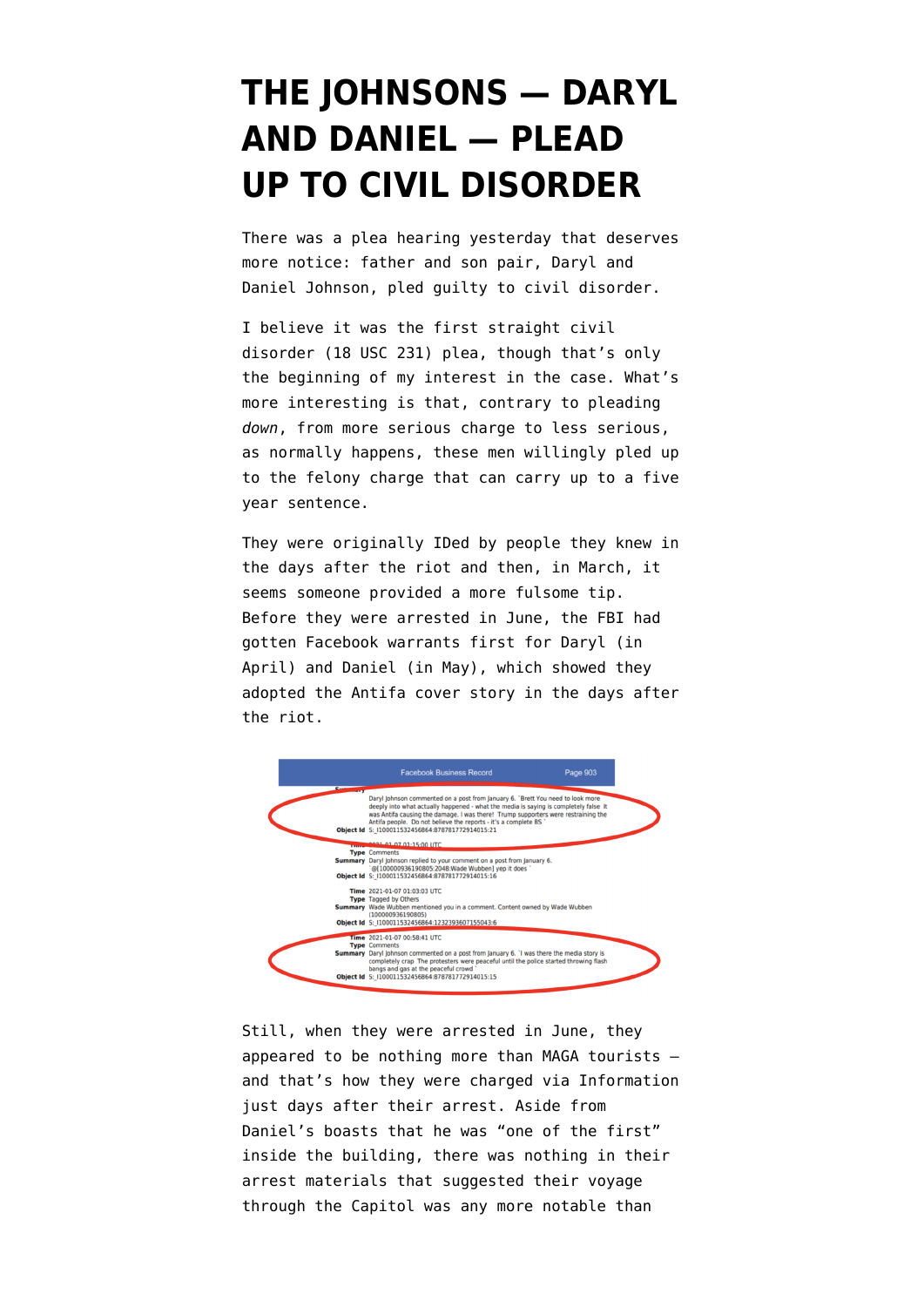hundreds of others.

In September, prosecutor Laura Hill [got the](https://storage.courtlistener.com/recap/gov.uscourts.dcd.232759/gov.uscourts.dcd.232759.26.0.pdf) [standard discovery overload continuance.](https://storage.courtlistener.com/recap/gov.uscourts.dcd.232759/gov.uscourts.dcd.232759.26.0.pdf) In October, Daryl's attorney Thomas Abbenante was [the one to ask for one](https://storage.courtlistener.com/recap/gov.uscourts.dcd.232759/gov.uscourts.dcd.232759.32.0.pdf). He cited "newly discovered" evidence that required further review.

> The government has produced through discovery newly discovered evidence in this case that needs to be reviewed and evaluated by all parties.

Then shortly before Christmas, [a superseding](https://storage.courtlistener.com/recap/gov.uscourts.dcd.232759/gov.uscourts.dcd.232759.35.0_1.pdf) [Information](https://storage.courtlistener.com/recap/gov.uscourts.dcd.232759/gov.uscourts.dcd.232759.35.0_1.pdf), this one a felony, was filed, indicating they would be pleading guilty but providing no explanation for how their case had become a felony. That's pretty quick work on a plea agreement, though.

The explanation became apparent in yesterday's plea colloquy, before Judge Dabney Friedrich. Then men were among the mob [who pushed open](https://storage.courtlistener.com/recap/gov.uscourts.dcd.232759/gov.uscourts.dcd.232759.39.0.pdf) the East Door from inside.

> While inside the building, JOHNSON walked near the Memorial Door, climbed a flight of stairs to the second floor, and walked into the Rotunda. At 2:37 p.m., JOHNSON walked out of the Rotunda toward the East Rotunda doors, where he encountered a line of law enforcement officers. The officers were standing in front of the East Rotunda doors to prevent rioters outside of the building from entering. Along with a group of other rioters, JOHNSON and his son, Daniel Johnson, rushed the line of law enforcement officers and helped push through the officers and push open the East Rotunda doors, allowing rioters outside of the building to enter. JOHNSON was at or near the front of the group of rioters on the interior of the Capitol when the doors were opened. JOHNSON and his son, Daniel Johnson,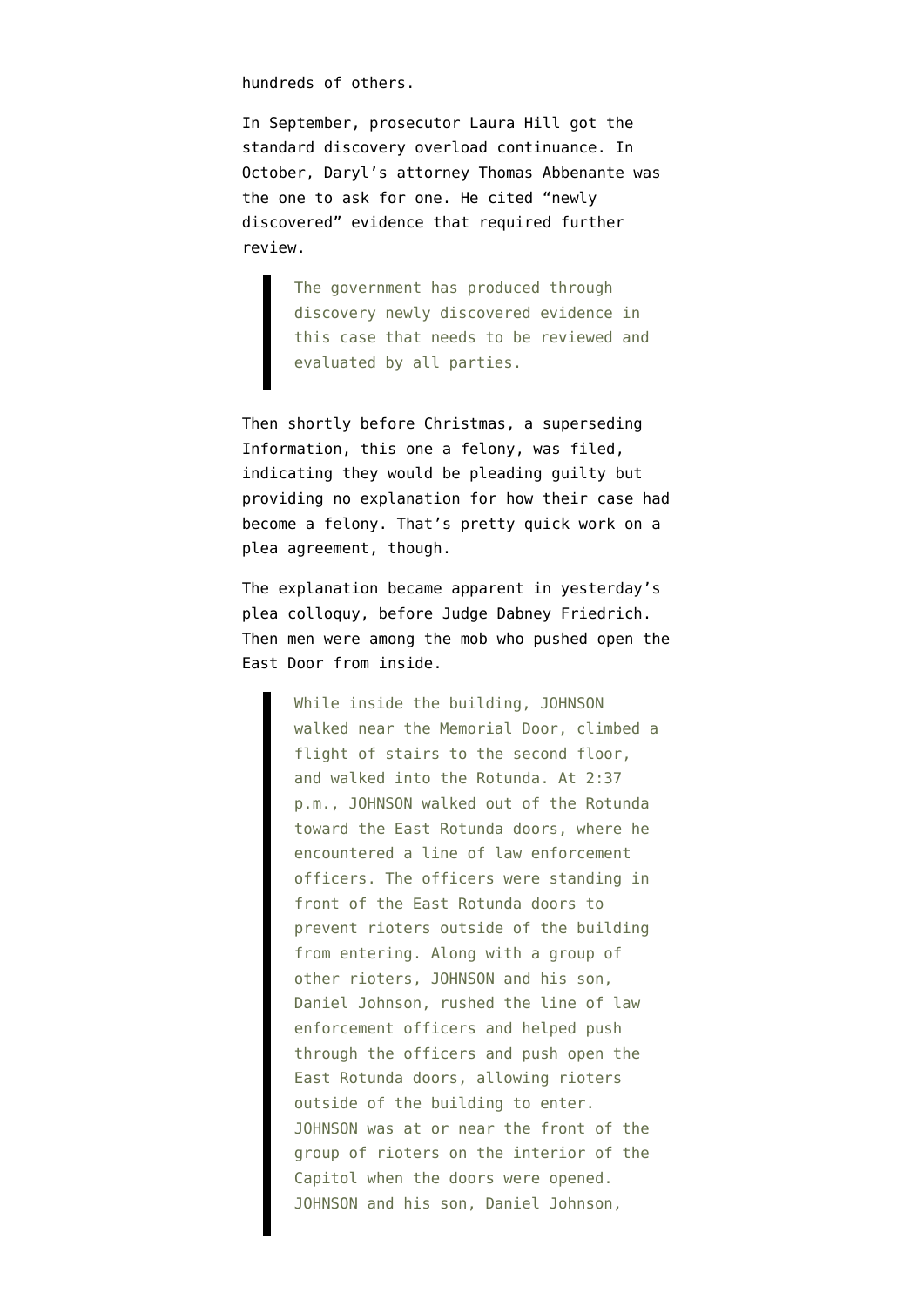remained inside the Capitol and climbed another flight of stairs to the third floor before exiting on the first floor at approximately 2:46 p.m.

That is, the Johnsons were players in one of the tactically most important events of the riot, the opening of a second front. And given the description of their actions that day, they seemed to be fairly intent on opening that second front. Only after that did they try to go to the Senate chamber. Their path appears not that different from [George Tenney and Darrell](https://www.emptywheel.net/2021/07/01/darrell-youngers-christopher-warnagiris-and-jason-dolan-marines-at-the-east-door/) [Youngers,](https://www.emptywheel.net/2021/07/01/darrell-youngers-christopher-warnagiris-and-jason-dolan-marines-at-the-east-door/) the guys who were the first to breach that second door, or [Philip Grillo](https://www.justice.gov/usao-dc/case-multi-defendant/file/1371396/download), one of the first to be charged with it.

It's likely, though, that something more than newly discovered surveillance footage led to the Johnsons' added charges. Their [pleas](https://storage.courtlistener.com/recap/gov.uscourts.dcd.232759/gov.uscourts.dcd.232759.37.0.pdf) have a deviation from the boilerplate. While the agreements include a requirement that the men cooperate before sentencing …

> Your client agrees to allow law enforcement agents to conduct an interview of your client regarding the events in and around January 6, 2021, prior to sentencing.

That language doesn't include the standard requirement that they also share their phone and social media. Obviously, the FBI had already gotten both their Facebook accounts before arrest. The FBI seems to have seen one or both men's phones, which is standard for guys who took as much video as they did, but they still want to interview these guys before they're sentenced in April.

(I wonder whether they found Signal texts of interest that changed their path as MAGA tourists.)

Whatever happened, their quick plea seems to have saved them further trouble; given their comments on social media, they might otherwise